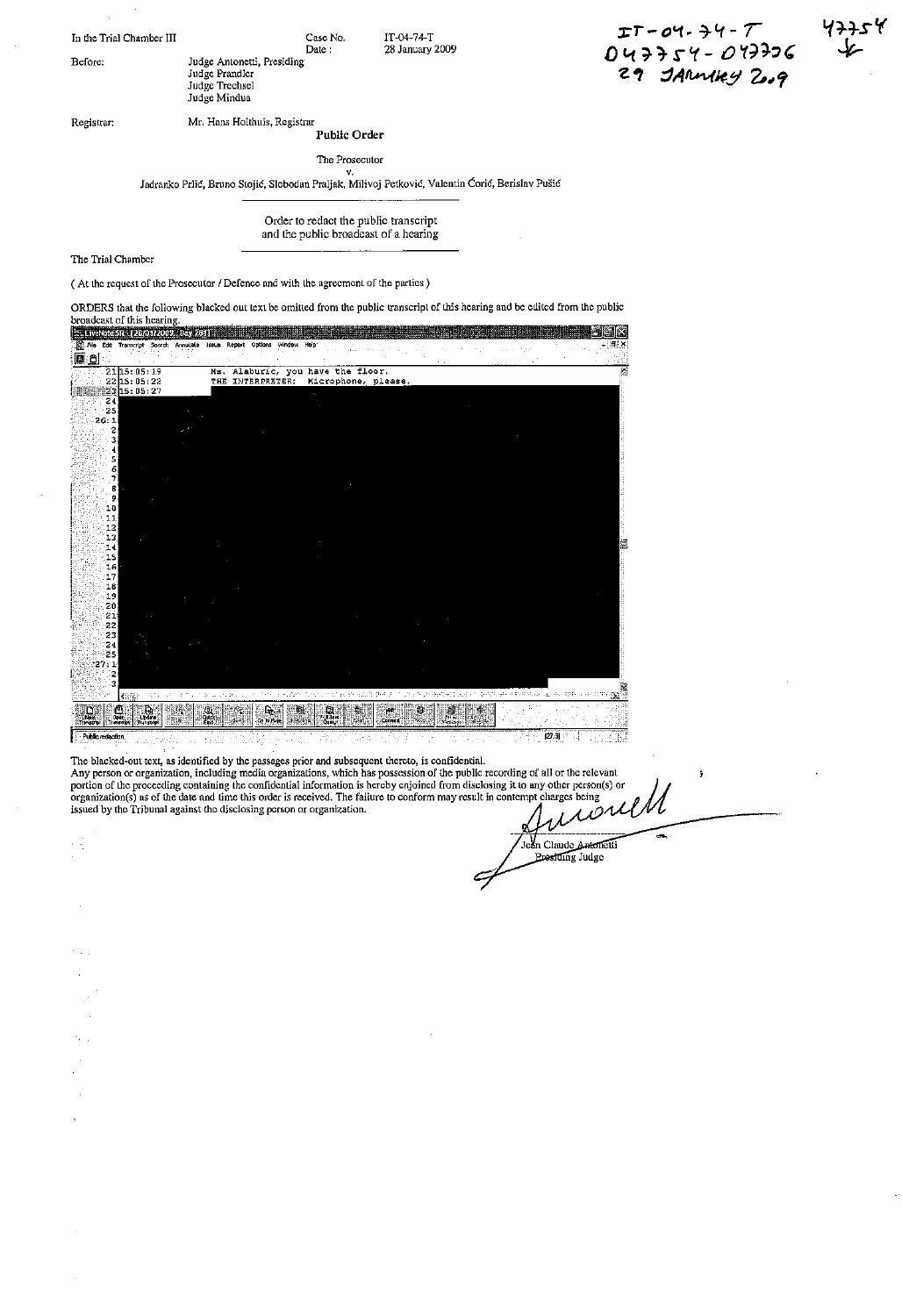| In the Trial Chamber III |                                                                                | Case No. | $IT-04-74-T$    |
|--------------------------|--------------------------------------------------------------------------------|----------|-----------------|
|                          |                                                                                | Date:    | 28 January 2009 |
| Before:                  | Judge Antonetti, Presiding<br>Judge Prandler<br>Judge Trechsel<br>Judge Mindua |          |                 |
|                          |                                                                                |          |                 |

Registrar: Mr. Hans Hollhuis, Registrar

**Public Order**

The Prosecutor

v. ladranko Prlid, Bruno Stojic, Slobodan Praljak, Milivoj Petkovic, Valentin Carie, Berislav Pusfc

Order to redact the public transcript and the public broadcast of a hearing

The Trial Chamber

( At the request of the Prosecutor / Defence and with the agreement of the parties)

ORDERS that the following blacked out text be omitted from the public transcript of this hearing and be edited from the public<br>broadcast of this hearing.<br>The the location contribution to the public contribution of the publ Options e x Search Ann  $\begin{array}{c} 6 \\ 7 \\ 8 \\ 9 \\ 11 \\ 12 \\ 13 \\ 14 \\ 15 \\ 16 \\ 17 \\ 18 \\ 20 \\ 21 \\ 22 \\ 23 \\ 24 \\ 26 \\ 27 \\ 28 \\ 29 \\ 24 \\ 26 \\ 27 \\ 28 \\ 29 \\ 24 \\ 29 \\ 20 \\ 24 \\ 25 \\ 26 \\ 27 \\ 28 \\ 29 \\ 29 \\ 20 \\ 24 \\ 25 \\ 27 \\ 28 \\ 29 \\ 29 \\ 20 \\ 21 \\ 22 \\ 23 \\ 24 \\ 25 \\ 27 \\ 28 \\ 29 \\ 29 \\ 21 \\$  $\frac{2}{28:1}$  $\begin{array}{c} 10 \\ 11 \end{array}$ k ĨЧ,  $\frac{1}{2}$  $\bigoplus_{\text{total}}$ J. 84  $\frac{\omega}{\omega}$ irli<br>200  $[28.11]$ 

The blacked-out text, as identified by the passages prior and subsequent thereto, is confidential.<br>Any person or organization, including media organizations, which has possession of the public recording of all or the relev organization(s) as of the date and time this order is received. The failure to conform may result in contempt charges being<br>issued by the Tribunal against the disclosing person or organization.

ah Claude Antonetti<br>Presiding Judge

39

)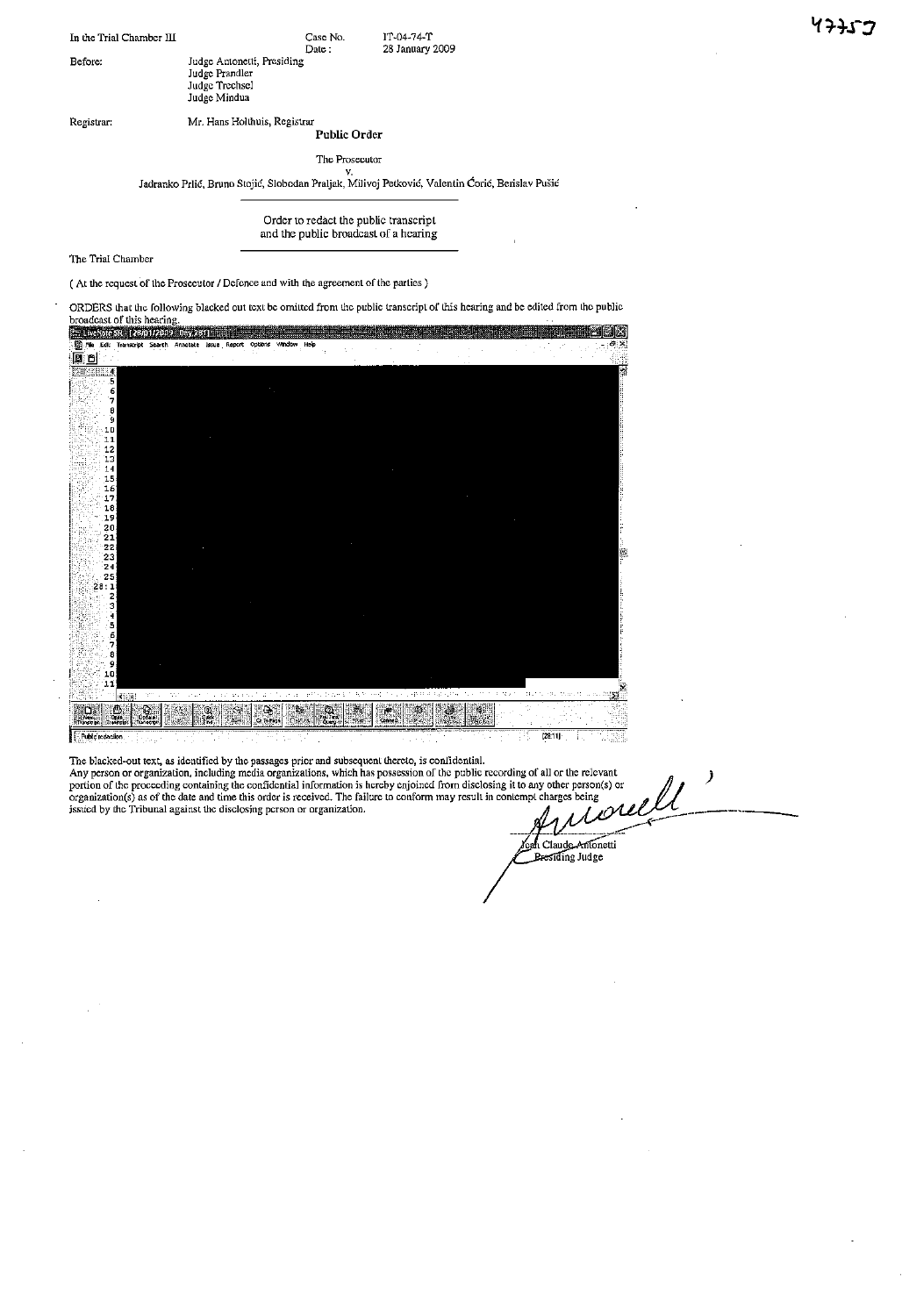| In the Trial Chamber III |                                                                                | Case No.<br>Date:    | IT-04-74-T<br>28 January 2009 |
|--------------------------|--------------------------------------------------------------------------------|----------------------|-------------------------------|
| Before:                  | Judge Antonetti, Presiding<br>Judge Prandler<br>Judge Trechsel<br>Judge Mindua |                      |                               |
| Registrar:               | Mr. Hans Holthuis, Registrar                                                   | <b>Public Order</b>  |                               |
|                          |                                                                                | The Prosecutor<br>٧. |                               |

v.<br>Jadranko Prlić, Bruno Stojić, Slobodan Praljak, Milivoj Petković, Valentin Ćorić, Berislav Pušie

Order to redact the public transcript and the public broadcast of a hearing

The Trial Chamber

( At the request of the Prosecutor / Defence and with the agreement of the parties)

ORDERS that the following blacked out text be omitted from the public transcript of this hearing and be edited from the public broadcast of this hearing.<br>I in the polarist relativities 

| File | <b>Provident Control</b><br>Edit |                                                                           | <b>A 2008 READ TO A 2008 A 2008 A 2008 A 2008 A 2008 A 2008 A 2008 A 2008 A 2008 A 2008 A 2008 A 2008 A 2008 A 2008 A 2008 A</b><br>Transcript Search Annotate | <b>Issue</b>        | Report Options Window        | Heb    |                              |  |   |  |          |  |  | 6.8      |
|------|----------------------------------|---------------------------------------------------------------------------|----------------------------------------------------------------------------------------------------------------------------------------------------------------|---------------------|------------------------------|--------|------------------------------|--|---|--|----------|--|--|----------|
| 属鱼   |                                  |                                                                           |                                                                                                                                                                |                     |                              |        |                              |  |   |  |          |  |  |          |
|      | 12                               |                                                                           |                                                                                                                                                                |                     |                              |        |                              |  |   |  |          |  |  |          |
|      | 13                               |                                                                           |                                                                                                                                                                |                     |                              |        |                              |  |   |  |          |  |  |          |
|      | $14\,$<br>$_{\rm 15}$            |                                                                           |                                                                                                                                                                |                     |                              |        |                              |  |   |  |          |  |  |          |
|      | 16                               |                                                                           |                                                                                                                                                                |                     |                              |        |                              |  |   |  |          |  |  |          |
|      | $17\,$                           |                                                                           |                                                                                                                                                                |                     |                              |        |                              |  |   |  |          |  |  |          |
|      | $18\,$                           |                                                                           |                                                                                                                                                                |                     |                              |        |                              |  |   |  |          |  |  |          |
|      | 19<br>20                         |                                                                           |                                                                                                                                                                |                     |                              |        |                              |  |   |  |          |  |  |          |
|      | 21                               |                                                                           |                                                                                                                                                                |                     |                              |        |                              |  |   |  |          |  |  |          |
|      | 22                               |                                                                           |                                                                                                                                                                |                     |                              |        |                              |  |   |  |          |  |  |          |
|      | 23                               |                                                                           |                                                                                                                                                                |                     |                              |        |                              |  |   |  |          |  |  |          |
|      | 24<br>${\bf 25}$                 |                                                                           |                                                                                                                                                                |                     |                              |        |                              |  |   |  |          |  |  |          |
|      | 29:1                             |                                                                           |                                                                                                                                                                |                     |                              |        |                              |  |   |  |          |  |  |          |
|      | $\mathbf 2$                      |                                                                           |                                                                                                                                                                |                     |                              |        |                              |  |   |  |          |  |  |          |
|      | з                                |                                                                           |                                                                                                                                                                |                     |                              |        |                              |  |   |  |          |  |  |          |
|      | 4<br>5                           |                                                                           |                                                                                                                                                                |                     |                              |        |                              |  |   |  |          |  |  |          |
|      | 6                                |                                                                           |                                                                                                                                                                |                     |                              |        |                              |  |   |  |          |  |  |          |
|      | 7                                |                                                                           |                                                                                                                                                                |                     |                              |        |                              |  |   |  |          |  |  |          |
|      | a                                |                                                                           |                                                                                                                                                                |                     |                              |        |                              |  |   |  |          |  |  |          |
|      | 9<br>${\bf 10}$                  |                                                                           |                                                                                                                                                                |                     |                              |        |                              |  |   |  |          |  |  |          |
|      | ${\bf 11}$                       |                                                                           |                                                                                                                                                                |                     |                              |        |                              |  |   |  |          |  |  |          |
|      | 12                               |                                                                           |                                                                                                                                                                |                     |                              |        |                              |  |   |  |          |  |  |          |
|      | ${\bf 13}$                       |                                                                           |                                                                                                                                                                |                     |                              |        |                              |  |   |  |          |  |  |          |
|      | 14<br>15                         |                                                                           |                                                                                                                                                                |                     |                              |        |                              |  |   |  |          |  |  |          |
|      | 16                               |                                                                           |                                                                                                                                                                |                     |                              |        |                              |  |   |  |          |  |  |          |
|      | 17                               |                                                                           |                                                                                                                                                                |                     |                              |        |                              |  |   |  |          |  |  |          |
|      | 18                               |                                                                           |                                                                                                                                                                |                     |                              |        |                              |  |   |  |          |  |  |          |
|      | 19                               |                                                                           |                                                                                                                                                                |                     |                              |        |                              |  |   |  |          |  |  | <u>e</u> |
|      |                                  | <b>REE</b>                                                                |                                                                                                                                                                |                     |                              |        |                              |  |   |  |          |  |  |          |
|      |                                  | $\begin{bmatrix} E_{\rm{max}} \ \text{max} \end{bmatrix}$<br>$\mathbf{p}$ |                                                                                                                                                                | Q)<br>Queek<br>Find | L,<br>Co <sup>To P</sup> age |        | i (C)<br>Dil Tan<br>S. Query |  | Þ |  | ia.<br>R |  |  |          |
|      |                                  |                                                                           |                                                                                                                                                                |                     |                              | 480740 |                              |  |   |  |          |  |  |          |

The blacked-out text, as identified by the passages prior and subsequent thereto, is confidential.

Any person or organization, including media organizations, which has possession of the public recording of all or the relevant<br>portion of the proceeding containing the confidential information is hereby enjoined from disc rouell

Jean Claude Antonetti

J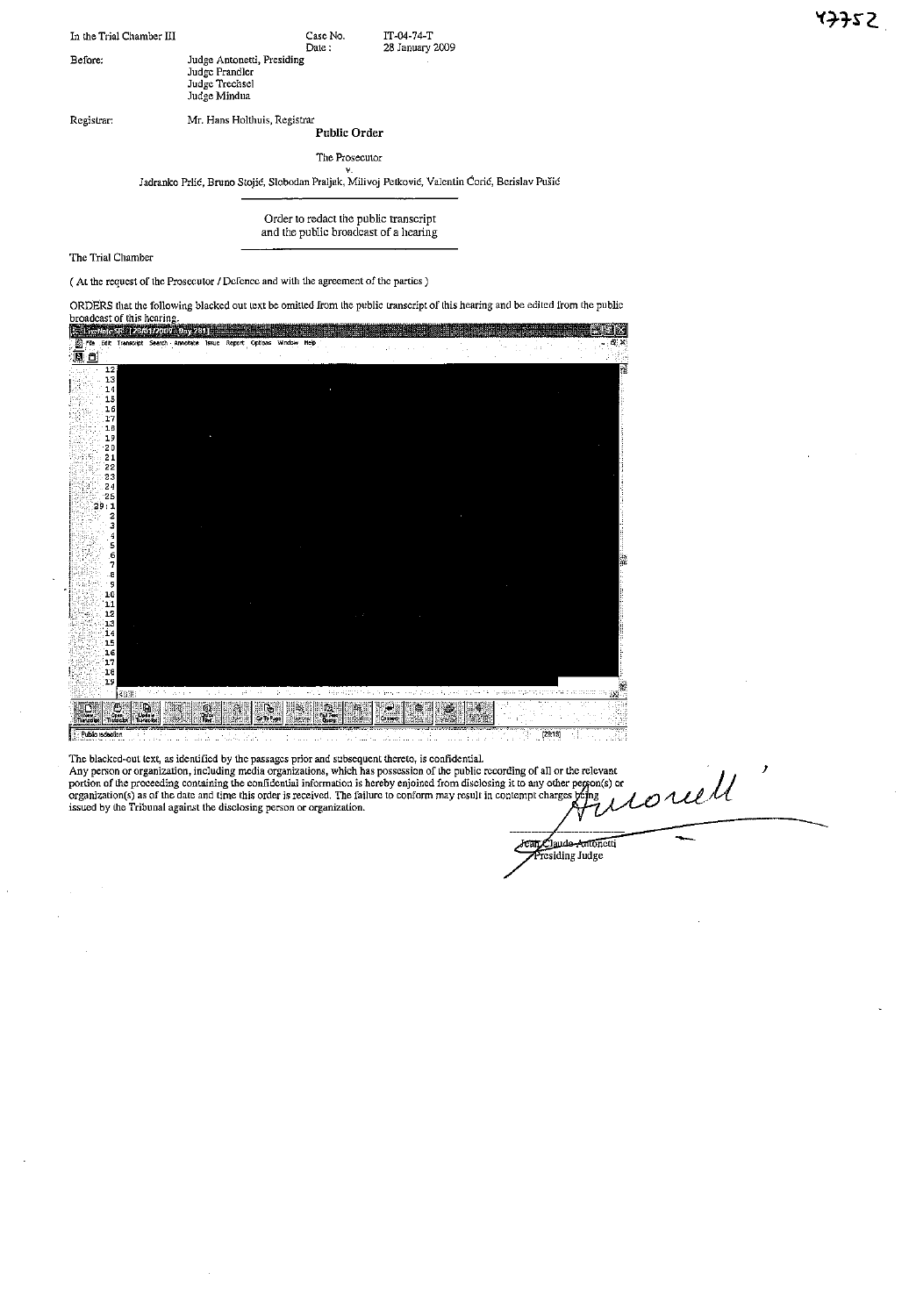In the Trial Chamber III Case No. Date: Before: Judge Antonetti, Presiding IT-04-74-T 28 January 2009

Judge Prandler Judge Trcchsel Judge Mindua

Registrar: Mr. Hans Holthuis, Registrar

**Public Order**

The Prosecutor

v. Jadrankc Prlic, Bruno Stojic, Slcbodan Praljak, Milivoj Pctkovid, Valentin Carie, Berislav Pusie

Order to redact the public transcript and the public broadcast of a hearing

ORDERS that the followlng blacked out text be omitted from the public transcript of this hearing and be edited from the public

The Trial Chamber

(At the request of the Prosecutor I Defence and with the agreement of the parties)

broadcast of this hearing.<br>i<mark>s the mest element of the complet</mark> !!II1ii\l1lll1 barata indonesia menerb Help 主張系 同国 24 as 25<br>30:1<br>2 5<br>4 3 , 5 ہ<br>5<br>7 8 **911123456789012234** 25 31:1 2 , 3 5 5  $X \cup \mathbb{Z}$ 鳳  $\mathbf{E}$ Ø.  $\mathbf{Q}$ İ  $\mathbb{R}$  $|31:6|$ 

The blacked-out text, as identified by the passages prior and subsequent thereto, is confidential.

corell Any person or organization, including media organizations, which has possession of thc public recording of all or the relevant portion of the proceeding containing the confidential information is hereby enjoined from disclosing it to any other person(s) or<br>organization(s) as of the date and time this order is received. The failure to conform may r

Jean Claude Affitonett<br>Presiding Judge

 $\Leftarrow$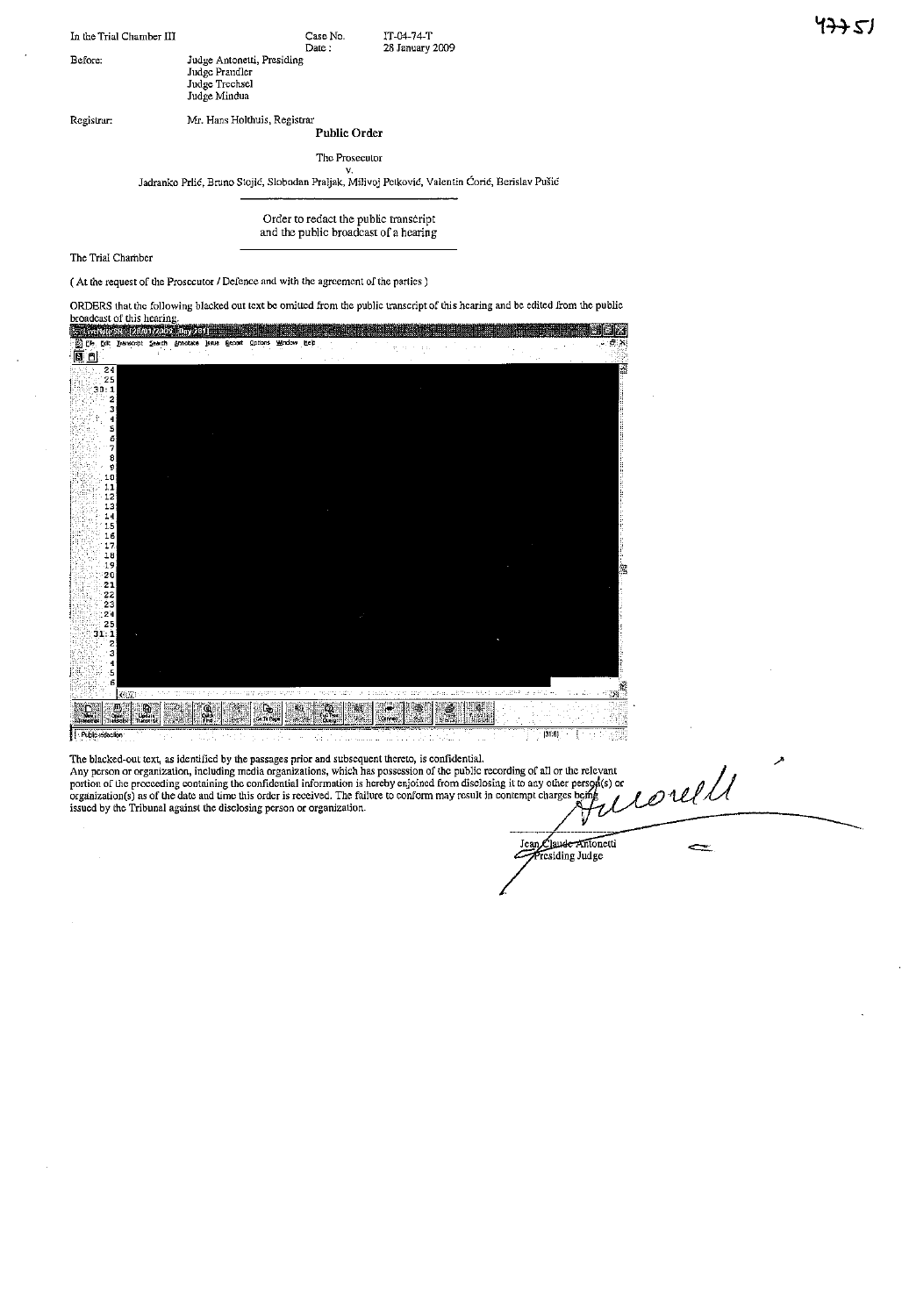| In the Trial Chamber III |                                                                                | Case No.<br>Date:    | IT-04-74-T<br>28 January 2009                                                                    |
|--------------------------|--------------------------------------------------------------------------------|----------------------|--------------------------------------------------------------------------------------------------|
| Before:                  | Judge Antonetti, Presiding<br>Judge Prandler<br>Judge Trechsel<br>Judge Mindua |                      |                                                                                                  |
| Registrar:               | Mr. Hans Holthuis, Registrar                                                   |                      |                                                                                                  |
|                          |                                                                                | Public Order         |                                                                                                  |
|                          |                                                                                | The Prosecutor<br>v. |                                                                                                  |
|                          |                                                                                |                      | Jadranko Prlić, Bruno Stojić, Slobodan Praljak, Milivoj Petković, Valentin Ćorić, Berislav Pušić |

Order to redact the public transcript and the public broadcast of a hearing

The Trial Chamber

( At the request of the Prosecutor / Defence and with the agreement of the parties)

ORDERS that the following blacked out text be omitted from the public transcript of this hearing and be edited from the public



The blacked-out text, as identified by the passages prior and subsequent thereto, is confidential.

Any person or organization, including media organizations, which has possession of the public recording of all or the relevant portion of the procceding containing the confidential information is hereby enjoined from disclosing it to any other person(s) or<br>organization(s) as of the date and time this order is received. The failure to conform may r issued by the Tribunal against the disclosing person or organization.  ${\cal Q}_1$  is a set of  ${\cal Q}_2$  or  ${\cal Q}_3$ 

d<br>G corell Jean Claude Antonetti